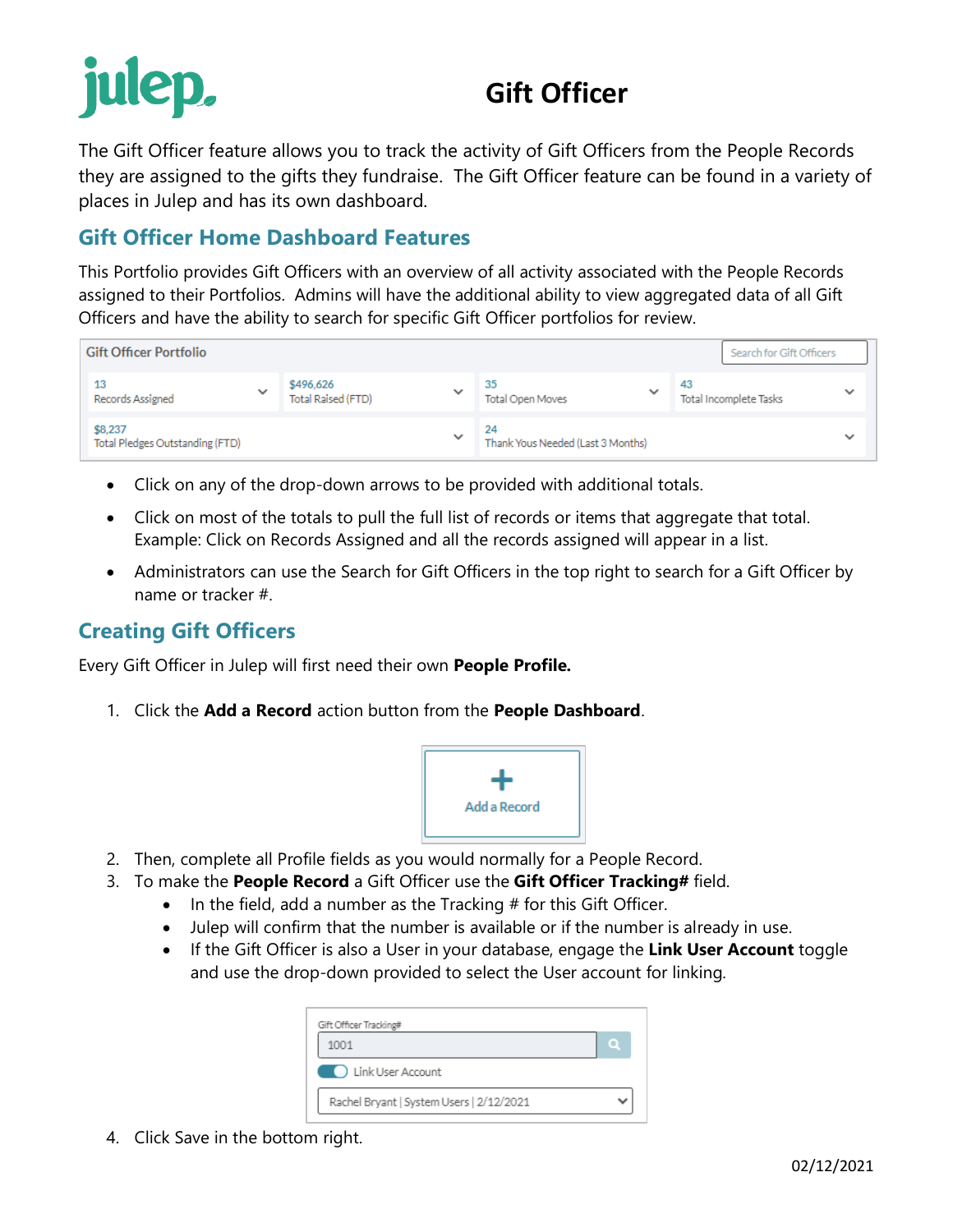What if the **People Record** had been previously created? You can still create a **Gift Officer Tracking#**. Just open the **People Record** and use the same fields.

## **Assigning Gift Officers**

You can assign Gift Officers to both **People Records** and **Gifts**.

#### **People Records**

- 1. Find and open a **People Record**.
- 2. In the Record, either click on the **Individual** panel box or the **interpretent as a** icon at the bottom of the page.
- 3. The third field on the far left is **Assign Gift Officer**. This is where you can assign one, or more, Gift Officers to the **People Record**.
- 4. To assign, begin typing either the name or Tracking # for the Gift Officer. Select from the available options of Officers.

| Profile              |  |
|----------------------|--|
| Type                 |  |
| Individual           |  |
| Code                 |  |
| Donor                |  |
| Assign Gift Officer  |  |
| 11111 - Tara Smith X |  |
| john plat            |  |
| 1011341 - John Platt |  |
| ну а                 |  |

#### **Money Records**

From a **People Record**:

- Click **Add Gift** from the **Giving History** panel or open a recent gift.
- Fill out gift details as normal.
- Before saving, search for a Gift Officer in the **Track#** field, select the right Officer, and then fill in the amount associated with that Gift Officer for this gift.
- To add an additional Gift Officer, click .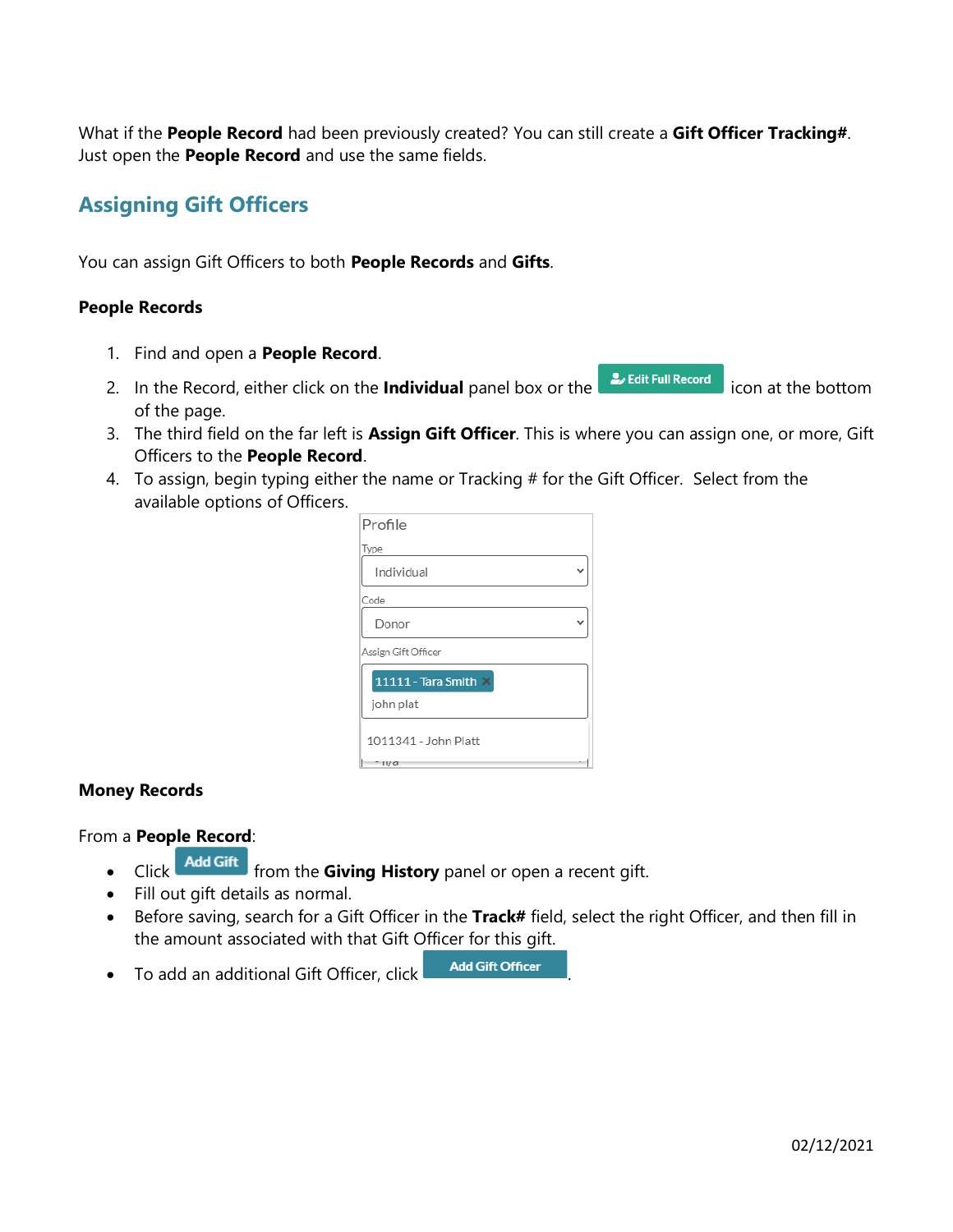#### Gift Officer

| Track#<br>1011341 - John Platt |  |  |  |  |  |  |  |
|--------------------------------|--|--|--|--|--|--|--|
| Amount                         |  |  |  |  |  |  |  |
| 10000<br>ፍ                     |  |  |  |  |  |  |  |
| <b>Add Gift Officer</b>        |  |  |  |  |  |  |  |

#### From **Data Entry**:

- Create your batch and open your first Data Entry receipt.
- First, fill out the People Information and the Donation Information, including name, address, amount, and source code information.
- Then, use the **Gift Officer Track#** field, to type and search for the Gift Officer either by Tracking # or name. Select from the available Gift Officers.
- Proceed with saving this receipt, and others in the Batch, and then load transactions once the Batch is Completed.

## **Gift Officer Dashboard:**

While you can view the **Gift Officer Portfolio** from the **Home Dashboard**, you can view that and more on the **Gift Officer Dashboard**. Similar to the Portfolio, this dashboard either can show all Gift Officer activity for Admin view or show only a specific Gift Officer's activity for a non-admin view.

| <b>Gift Officers Dashboard</b>             |                                                                   |              |                                        |                                 |                        |              |    |                                   |                                               |                              | ت∌ب                      |              |           |
|--------------------------------------------|-------------------------------------------------------------------|--------------|----------------------------------------|---------------------------------|------------------------|--------------|----|-----------------------------------|-----------------------------------------------|------------------------------|--------------------------|--------------|-----------|
|                                            | 24,442<br>Total \$ Bundled (FTD)<br>3,182<br>Building Fund<br>13% | 10<br>0.04%  | Membership Fund                        | 21,250<br>Education Fund<br>87% |                        |              |    | ھُ                                | <b>Fiscal-to-Date</b><br>\$24,442<br>36 gifts | $\rightarrow$                |                          |              | $\bullet$ |
| <b>Gift Officer Portfolio</b>              |                                                                   |              |                                        |                                 |                        |              |    |                                   |                                               |                              | Search for Gift Officers |              |           |
| 13<br>Records Assigned                     |                                                                   | $\checkmark$ | \$496,626<br><b>Total Raised (FTD)</b> |                                 |                        | $\checkmark$ | 35 | <b>Total Open Moves</b>           | $\checkmark$                                  | 43<br>Total Incomplete Tasks |                          | $\check{ }$  |           |
| \$8,237<br>Total Pledges Outstanding (FTD) |                                                                   |              |                                        |                                 |                        | $\checkmark$ | 24 | Thank Yous Needed (Last 3 Months) |                                               |                              |                          | $\checkmark$ |           |
|                                            |                                                                   |              | ₽<br><b>New Gift</b>                   |                                 | 旧<br><b>New Pledge</b> |              |    | ť<br>Add a Record                 | Ś<br><b>Process Donation</b>                  |                              |                          |              |           |

#### **Navigation Bar:**

- **Gift Officer Search** Search for Gift Officers
- **People Search**
- **Money Search**